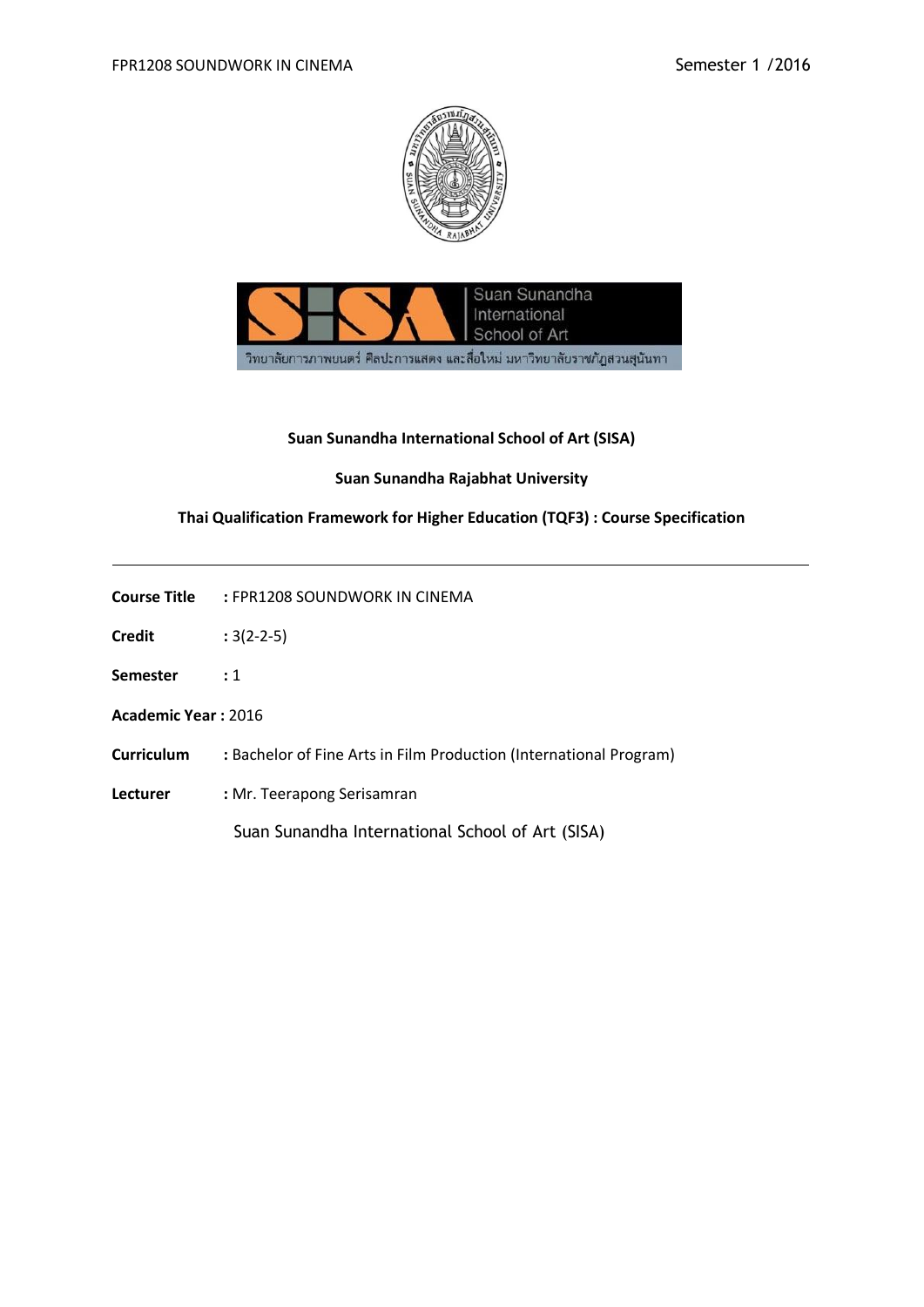## **Section 1. General Information**

- 1. Code and Course Title: FPR1208 Soundwork in Cinema
- 2. Credit : 3(2-2-5)
- 3. Curriculum and Course Category: This course offering, a part of the Bachelor of Fine Arts, Film Production Program, Suan Sunandha International School of Art, Suan Sunandha Rajabhat University is categorized as Film Production Specific Course / Core Subject.
- 4. Lecturer : Mr. Teerapong Serisamran
	- E-mail: teerapong.se@ssru.ac.th
- 5. Semester / Year Level of Students: Semester 1 / 3<sup>nd</sup> Year Students
- 6. Pre-Requisite (if any) : None
- 7. Co-Requisite (if any) : None
- 8. Learning Location : Building 31 Suan Sunandha International School of Art
- (SISA), Room: 3112A, Suan Sunandha Rajabhat University
- 9. Late Date for Preparing and Revising this Course: -

### **Section 2. Aims and Objectives**

- 1. Objectives of Course
	- 1.1 Understand the creativity role of Soundwork in Cinema.
	- 1.2 Be able to create the creative work of Soundwork in Cinema
- 2. Objectives of Developing/Revising Course -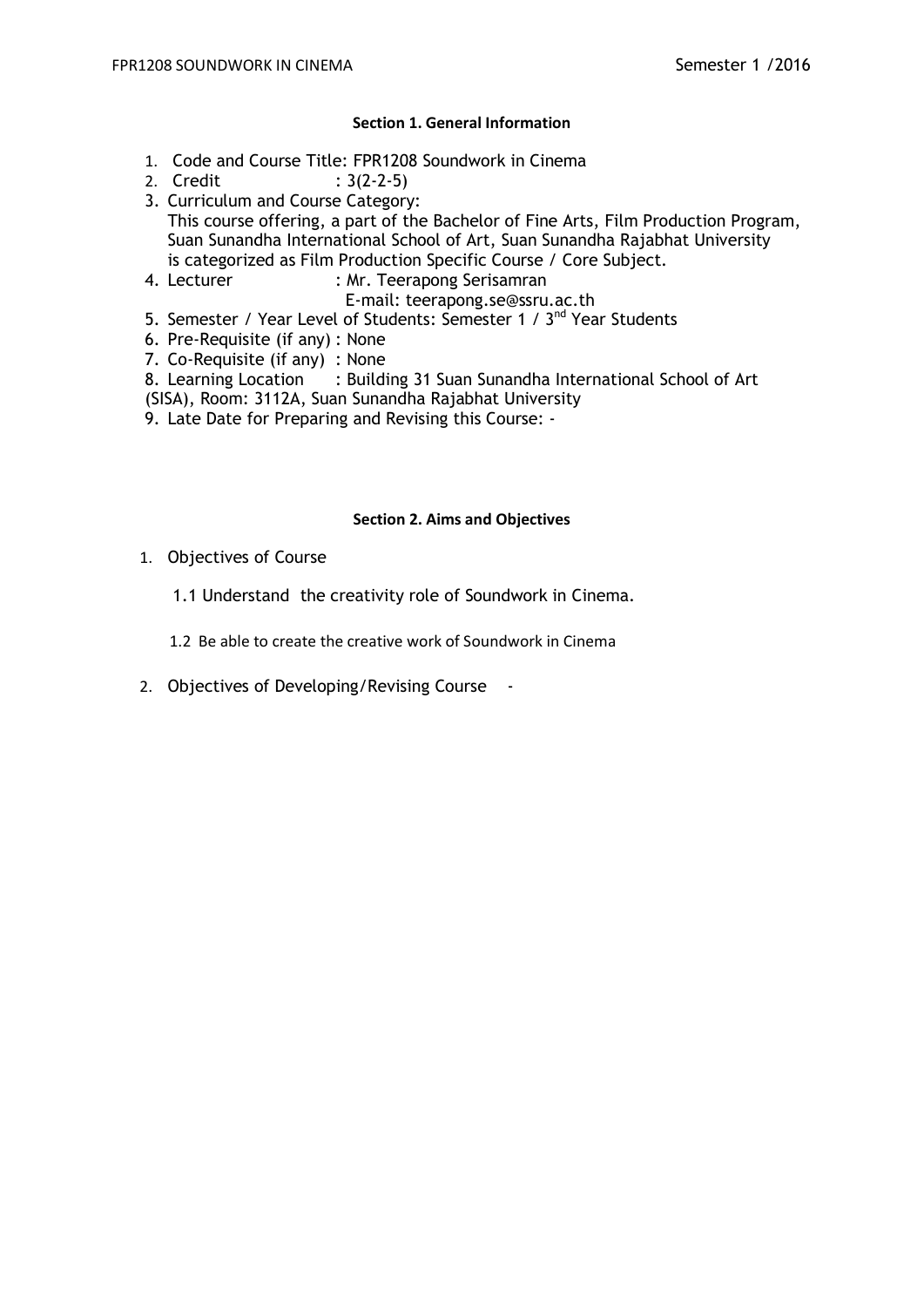#### **Section 3. Course Structure**

#### **1. Course Outline**

The course is composed of two parts, theory and practice. For theory, lectures will be given with illustrations from films. For practice, students will be assigned sound work exercises throughout the course to ensure that they apply and realise what they have learned in class. Students will present their soundworks in critique sessions for feedback and comment by their peers.

### **2. Time Length per Semester** (Lecture-Hours / Practice-Hours / Self Study-Hours)

| <b>Lecture</b>   | <b>Practice</b>  | <b>Self Study</b> | <b>Addition</b>      |
|------------------|------------------|-------------------|----------------------|
| 2 hours per week | 2 hours per week | 5 hours per week  | upon student request |

### **3. Time Length per Week for Individual Academic Consulting and Guidance**

a. Lecturer will be available every Friday from 9:00 to 16.00 at

Suan Sunandha School of Art or an appointment can be made upon request.

b. Lecturer can also be reached via e-mail for any short consultations:

teerapong.se@ssru.ac.th

# **Section 4. Developing Students' Learning Outcomes**

| <b>Learning Standard/Outcomes</b>                                                                  | <b>Learning Activities</b>                                                                                                                                                                        | <b>Learning Assessment</b>                                                                                                                                  |  |  |  |
|----------------------------------------------------------------------------------------------------|---------------------------------------------------------------------------------------------------------------------------------------------------------------------------------------------------|-------------------------------------------------------------------------------------------------------------------------------------------------------------|--|--|--|
| 1. Ethics and Morals                                                                               |                                                                                                                                                                                                   |                                                                                                                                                             |  |  |  |
| 1. Honesty<br>2. Integrity<br>3. Responsibility<br>4. Punctuality<br>5. Tolerance<br>6. Confidence | 1. Rules setting such as<br>attending the class on time<br>and regularly<br>2. Group discussion<br>3. Group work<br>4. Responsible for given tasks<br>and be honest in working and<br>examination | 1. Evaluation of on time class<br>attendance<br>2. Evaluation of on time<br>assigned tasks sending<br>3. Evaluation of harmony in<br>students group working |  |  |  |
| 2. Knowledge                                                                                       |                                                                                                                                                                                                   |                                                                                                                                                             |  |  |  |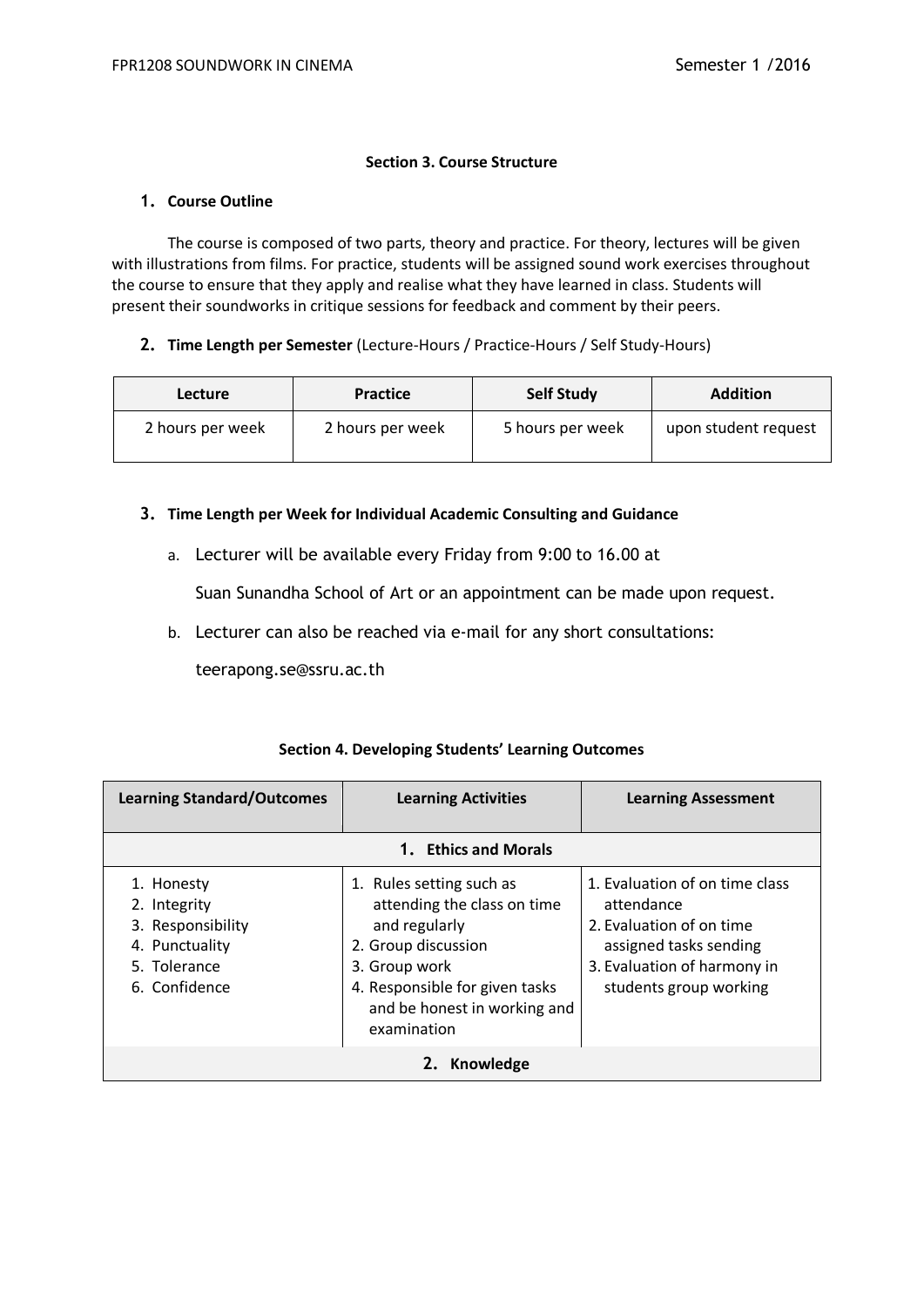| 1. Can apply knowledge in real<br>working time<br>2. Dare to use creativity that's<br>profit for soundwork in<br>cinema<br>3. Understand in working<br>process rightly in standard<br>4. Good attitude to profession<br>and work based on<br>moralities and ethics of mass<br>communicators                                                                                                    | 1. Explain and conclude<br>ideas through teaching<br>documents and<br>presentation by<br>programs of Microsoft<br>PowerPoint, Microsoft<br>Word and Internet<br>2. Single and group<br>assignment and<br>discussion | 1. Evaluation by behaviors,<br>attention and class<br>participation<br>2. Evaluation by single and<br>group working of<br>Soundwork in Cinema                                                                                                       |  |  |
|------------------------------------------------------------------------------------------------------------------------------------------------------------------------------------------------------------------------------------------------------------------------------------------------------------------------------------------------------------------------------------------------|---------------------------------------------------------------------------------------------------------------------------------------------------------------------------------------------------------------------|-----------------------------------------------------------------------------------------------------------------------------------------------------------------------------------------------------------------------------------------------------|--|--|
| <b>Learning Standard/Outcomes</b>                                                                                                                                                                                                                                                                                                                                                              | <b>Learning Activities</b>                                                                                                                                                                                          | <b>Learning Assessment</b>                                                                                                                                                                                                                          |  |  |
|                                                                                                                                                                                                                                                                                                                                                                                                | 3. Cognitive Skills                                                                                                                                                                                                 |                                                                                                                                                                                                                                                     |  |  |
| 1. Can apply theoretical<br>section and practical part<br>to Soundwork in Cinema                                                                                                                                                                                                                                                                                                               | 1. Practice and ideas<br>conclusion by program of<br>Microsoft PowerPoint<br>2. Assignment of single and<br>group discussion and<br>report                                                                          | 1. Evaluation by behaviors,<br>attention and class<br>participation<br>2. Evaluation by group<br>discussion<br>3. Evaluation by class practice<br>4. Evaluation by students'<br>ideas conclusion, analysis<br>including with in class<br>evaluation |  |  |
|                                                                                                                                                                                                                                                                                                                                                                                                | 4. Interpersonal Skills and Responsibilities                                                                                                                                                                        |                                                                                                                                                                                                                                                     |  |  |
| 1. Relevant interpersonal<br>skill and classmate<br>2. Skill of creation and<br>maintenance of<br>interpersonal relationship<br>with colleagues and gain<br>and loss people<br>3. Professional practice with<br>self-responsibility and<br>public responsibility<br>based on moralities and<br>ethics of mass<br>communicators<br>4. Being leader and follower<br>while working<br>development | 1. Explain and conclude<br>ideas through teaching<br>documents and<br>presentation by programs<br>of Microsoft PowerPoint,<br>Microsoft Word and<br>Internet<br>2. Group works assignment<br>3. Group presentation  | 1. Evaluation by behaviors,<br>attention and class<br>participation<br>2. Evaluation by group works<br>3. Evaluation by in class<br>practice                                                                                                        |  |  |
| 5. Numerical Analysis, Communication and Information Technology Skills                                                                                                                                                                                                                                                                                                                         |                                                                                                                                                                                                                     |                                                                                                                                                                                                                                                     |  |  |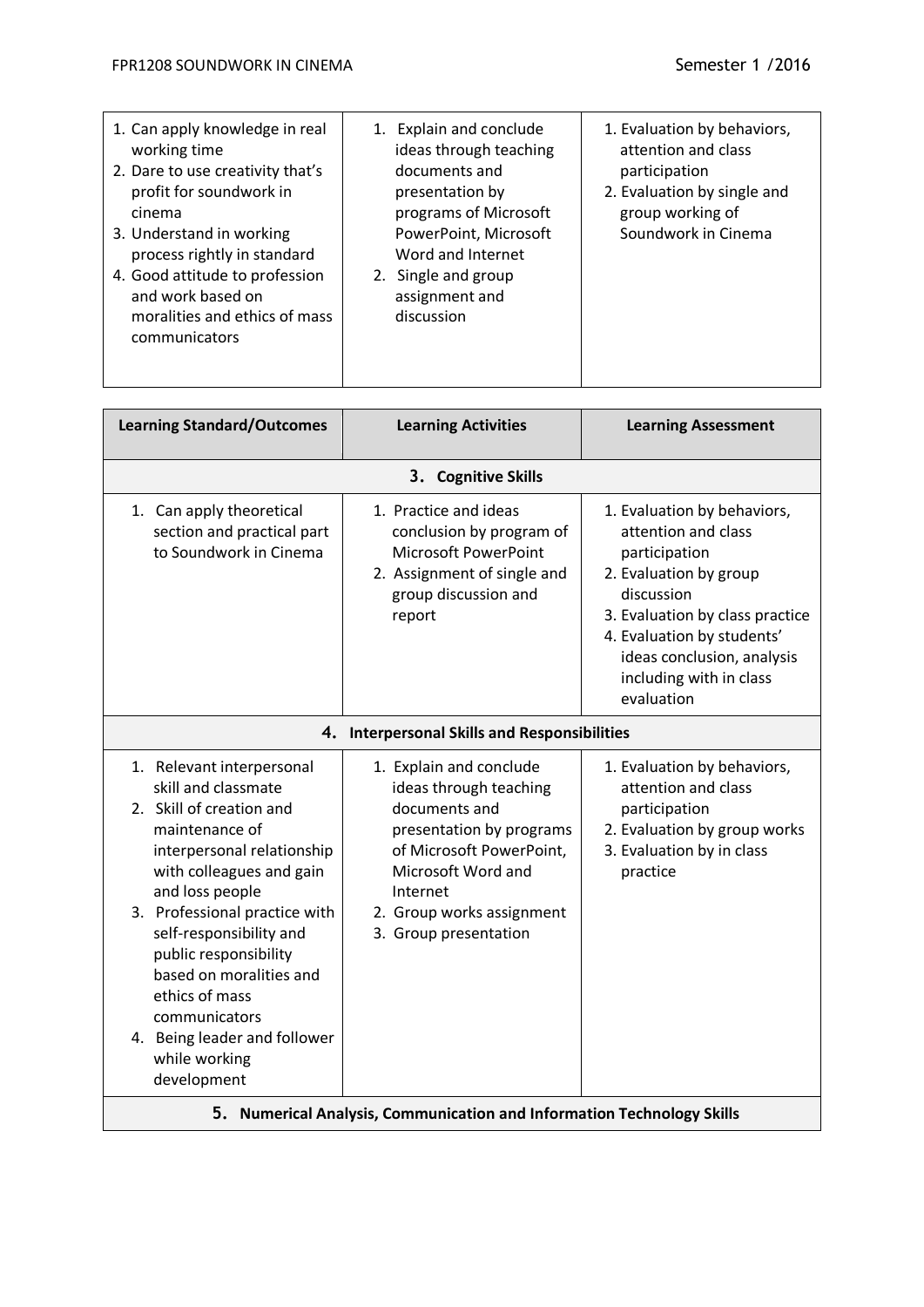| 1. Effective communication<br>skill which are listening,<br>speaking, reading and<br>writing skills<br>2. Information technology<br>and new media usage<br>skills to support film<br>production such as<br>information searching via<br>internet and uploading<br>finished work via | 1. Communicative<br>technology usage<br>practice such as<br>assignment sending via e-<br>mail and creation of<br>forum for ideas sharing<br>2. In class discussion or<br>playing of case studies<br>games<br>3. Report presentation skill<br>by using proper forms, | 1. Evaluation by behaviors,<br>attention and class<br>participation<br>2. Evaluation by group<br>discussion and<br>presentation<br>3. Evaluation by in class<br>practice |
|-------------------------------------------------------------------------------------------------------------------------------------------------------------------------------------------------------------------------------------------------------------------------------------|---------------------------------------------------------------------------------------------------------------------------------------------------------------------------------------------------------------------------------------------------------------------|--------------------------------------------------------------------------------------------------------------------------------------------------------------------------|
| voutube.                                                                                                                                                                                                                                                                            | tools and technology                                                                                                                                                                                                                                                |                                                                                                                                                                          |

#### **Section 5. Lesson Plan and Assessment**

# **1. Lesson Plan**

| <b>Week</b>    | <b>Topic and Detail</b>                                       | <b>Hours</b>   | <b>Activity and Media</b> | <b>Lecturer</b>             |
|----------------|---------------------------------------------------------------|----------------|---------------------------|-----------------------------|
| $\mathbf{1}$   | - Course Orientation<br>- Introduction to Soundwork in Cinema | $\overline{4}$ | - Workshop                | Mr. Teerapong<br>serisamran |
| $\overline{2}$ | -What is Sound?                                               | $\overline{4}$ | - Workshop                | Mr. Teerapong<br>serisamran |
| 3              | -History of Sound in Films                                    | $\overline{4}$ | - Workshop                | Mr. Teerapong<br>serisamran |
| $\overline{4}$ | -Sound Design & Foley                                         | $\overline{4}$ | - Workshop                | Mr. Teerapong<br>serisamran |
| 5              | -Foley Workshop                                               | $\overline{4}$ | - Workshop                | Mr. Teerapong<br>serisamran |
| 6              | - Film Screening #1                                           | $\overline{4}$ | - Workshop                | Mr. Teerapong<br>serisamran |
| $\overline{7}$ |                                                               |                |                           |                             |
| 8              | <b>Midterm Examination Week</b>                               |                |                           |                             |
| 9              | -Types of Sound for Films                                     | $\overline{4}$ | - Workshop                | Mr. Teerapong<br>serisamran |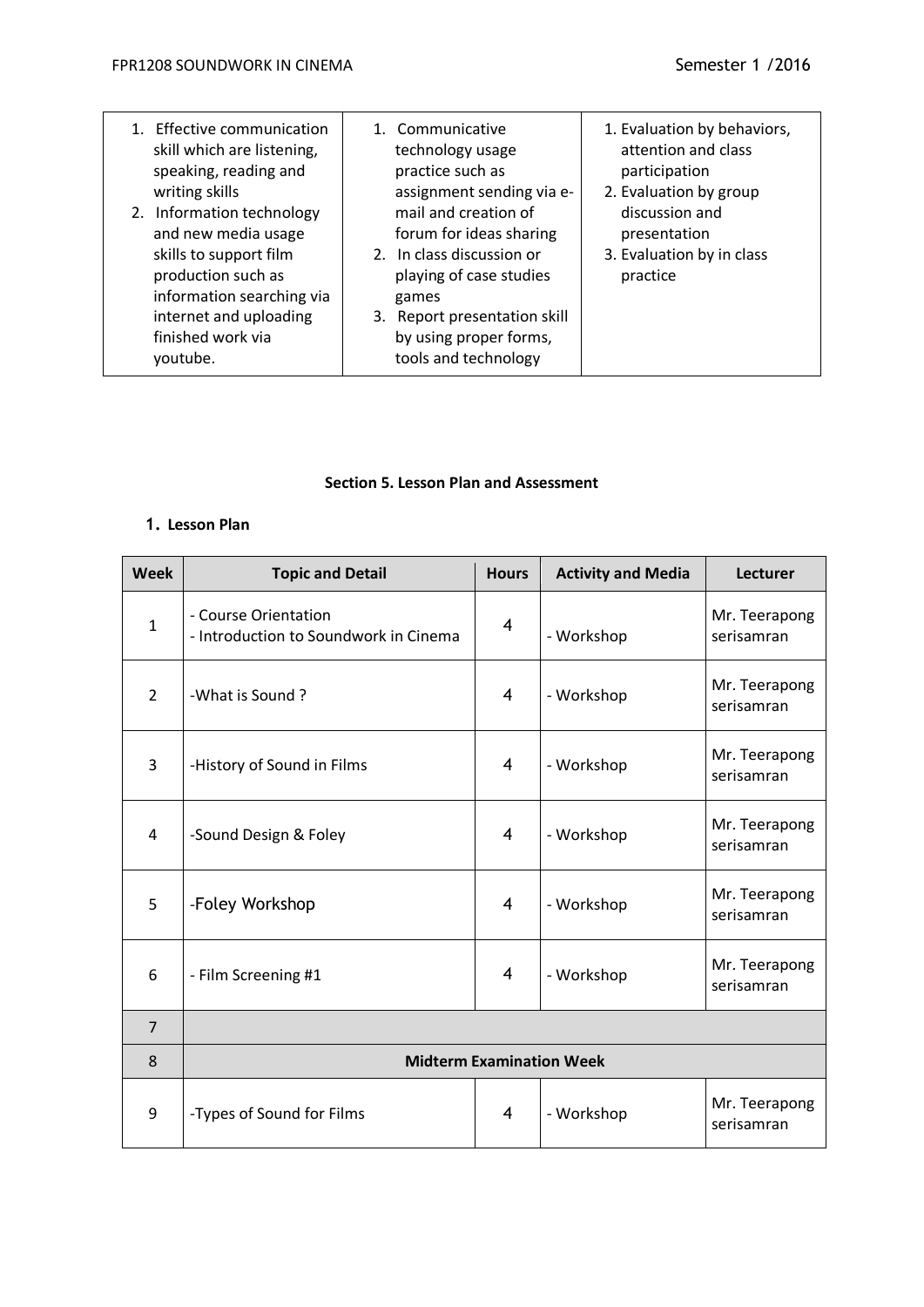# FPR1208 SOUNDWORK IN CINEMA Semester 1 /2016

| 10 | - Music Composers                  | 4              | - Workshop                    | Mr. Teerapong<br>serisamran |
|----|------------------------------------|----------------|-------------------------------|-----------------------------|
| 11 | - Music Composition for Films      | 4              | - Workshop                    | Mr. Teerapong<br>serisamran |
| 12 | - Basic Music Composition Workshop | $\overline{4}$ | - Workshop                    | Mr. Teerapong<br>serisamran |
| 13 | - Philosophy of Sound              | $\overline{4}$ | - Workshop                    | Mr. Teerapong<br>serisamran |
| 14 | - Sound for Films Workshop         | 4              | - Workshop                    | Mr. Teerapong<br>serisamran |
| 15 | - Final project presentation       | 4              | Final project<br>presentation | Mr. Teerapong<br>serisamran |
| 16 |                                    |                |                               |                             |
| 17 | <b>Final Examination Week</b>      |                |                               |                             |
|    | <b>Total Hours</b>                 | 52             |                               |                             |

# **2. Learning Assessment Plan**

| <b>Learning Outcomes</b>                                                                           | <b>Assessment Activities</b>                                 | Time Schedule | <b>Proportion of</b><br>Assessment (%) |  |
|----------------------------------------------------------------------------------------------------|--------------------------------------------------------------|---------------|----------------------------------------|--|
| 1. Ethics and Morals                                                                               |                                                              |               |                                        |  |
| 1. Honesty<br>2. Integrity<br>3. Responsibility<br>4. Punctuality<br>5. Tolerance<br>6. Confidence | <b>Behaviors and Class</b><br><b>Practical Participation</b> | Every Week    | Class Attendance<br>10%                |  |
| 2. Knowledge                                                                                       |                                                              |               |                                        |  |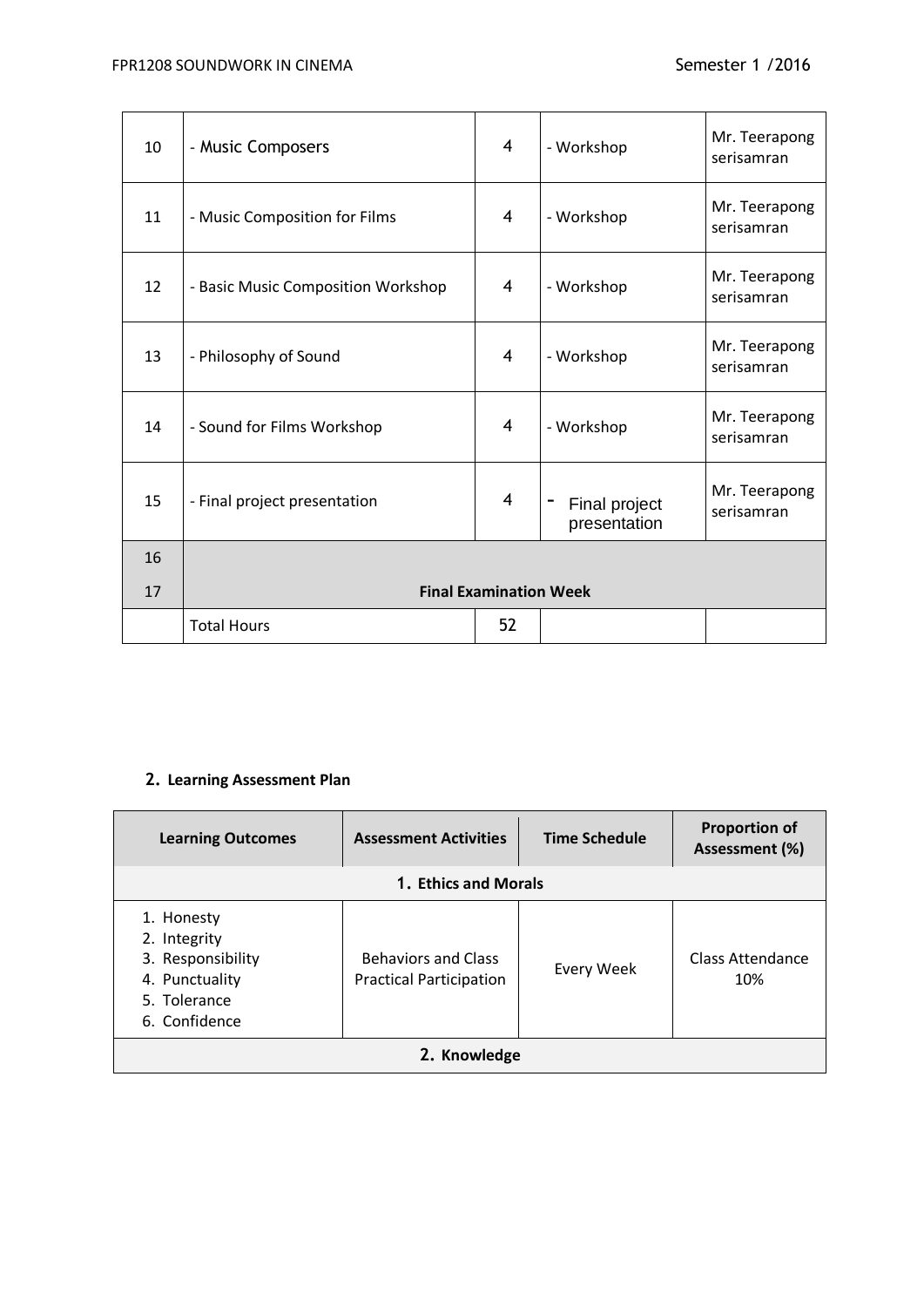| 1. Can apply knowledge in<br>real working time<br>2. Dare to use creativity that's<br>profit for Soundwork in<br>Cinema<br>3. Understand in working<br>process rightly in standard<br>4. Good attitude to profession<br>and work based on<br>moralities and ethics of<br>mass communicators                                                                                                       | Single Assignment<br>and Final Project           | <b>Week 2-15</b>  | Assignments<br>20%<br>Final project 30%                 |
|---------------------------------------------------------------------------------------------------------------------------------------------------------------------------------------------------------------------------------------------------------------------------------------------------------------------------------------------------------------------------------------------------|--------------------------------------------------|-------------------|---------------------------------------------------------|
|                                                                                                                                                                                                                                                                                                                                                                                                   | 3. Cognitive Skills                              |                   |                                                         |
| 1. Can apply theoretical<br>section and practical<br>part to film sound and<br>research                                                                                                                                                                                                                                                                                                           | Single Assignment<br>and Group Assignment        | <b>Week 2-14</b>  | Single and Group<br>assignment 15%                      |
|                                                                                                                                                                                                                                                                                                                                                                                                   | 4. Interpersonal Skills and Responsibilities     |                   |                                                         |
| 1. Relevant interpersonal<br>skill and classmate<br>2. Skill of creation and<br>maintenance of<br>interpersonal<br>relationship with<br>colleagues and gain and<br>loss people<br>3. Professional practice<br>with self-responsibility<br>and public responsibility<br>based on moralities and<br>ethics of mass<br>communicators<br>4. Being leader and<br>follower while working<br>development | Class Participation &<br><b>Group Assignment</b> | <b>Every Week</b> | <b>Class Participation</b><br>& Group<br>Assignment 10% |

| <b>Learning Outcomes</b>                                               | <b>Assessment Activities</b> | <b>Time Schedule</b> | <b>Proportion of</b><br>Assessment (%) |
|------------------------------------------------------------------------|------------------------------|----------------------|----------------------------------------|
| 5. Numerical Analysis, Communication and Information Technology Skills |                              |                      |                                        |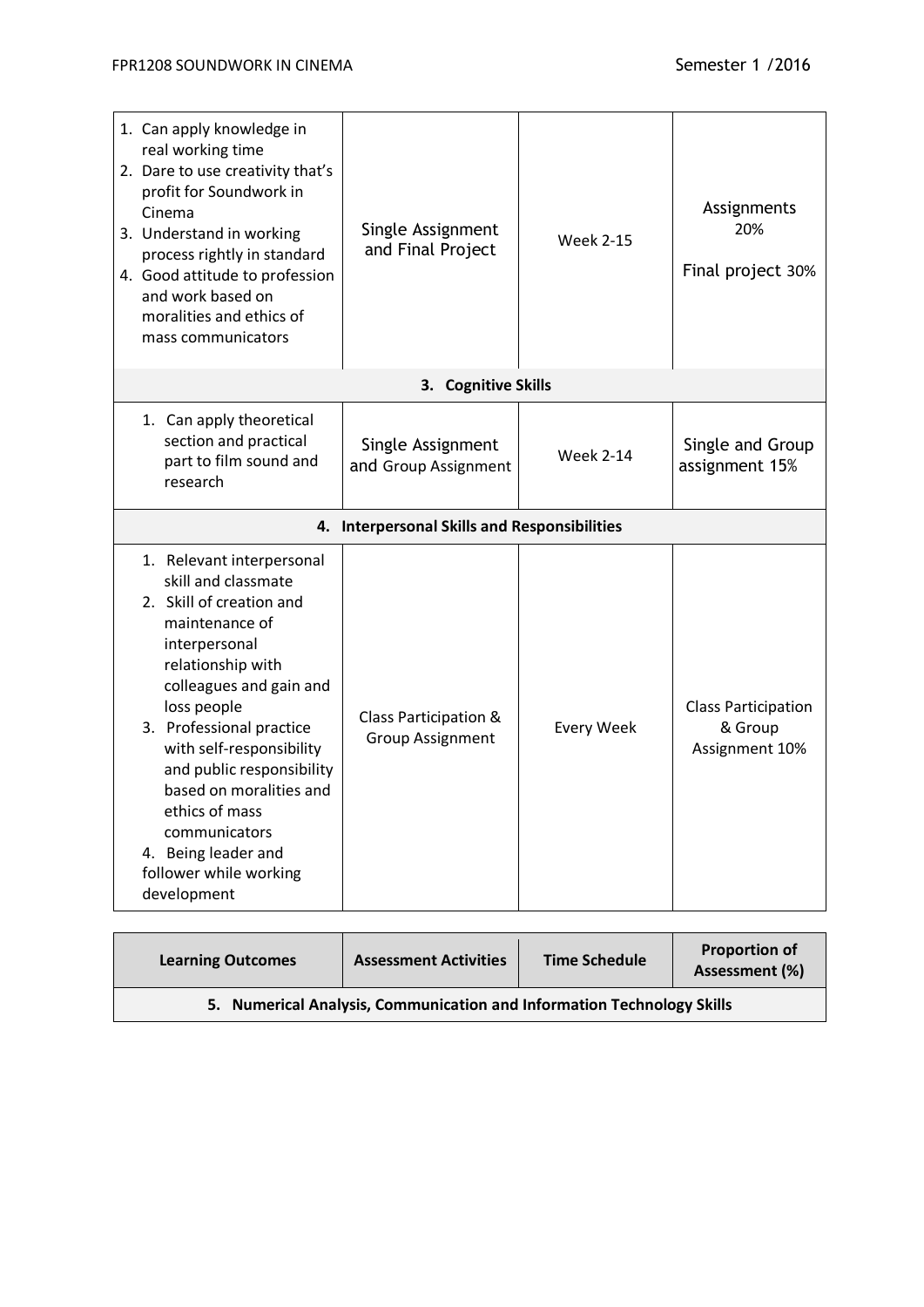| Effective<br>communication skill<br>which are listening,<br>speaking, reading and<br>writing skills<br>2. Information technology<br>and new media usage<br>skills to support film study<br>and research such as<br>information searching via<br>internet | Single Assignment and<br>Analysis | <b>Week 2-15</b> | Single Assignment<br>15% |
|----------------------------------------------------------------------------------------------------------------------------------------------------------------------------------------------------------------------------------------------------------|-----------------------------------|------------------|--------------------------|
|----------------------------------------------------------------------------------------------------------------------------------------------------------------------------------------------------------------------------------------------------------|-----------------------------------|------------------|--------------------------|

### **Section 6. Learning and Teaching Resources**

# **1. Major books and documents**

Elisabeth Weis and John Belton.**Film Sound : Theory and Practice.** Columbia University Press. 1985.

Holman,Tomlinson. **Sound for Film and Television,3rd edition**. Focal Press. 2010.

# **2. Important document and information**

Ament, Vanessa Theme. **The Foley Grail : The Art of Performing Sound for Films , Games and Animation**. Focal Press.2009.

David Bordwell and Kristin Thompson . **Film Art: An Introduction,11th edition .** McGraw-Hill Education.2016.

Farnell,Andy. **Designing Sound**. Westchester Book Compositions. 2010.

Viers,Ric. **Sound Effects Bible : How to Create and Record Hollywood Style Sound Effects**. Michael Wiese Productions. 2008

**3. Suggested document and information**

-

# **Section 7. Course Evaluation and Improvement**

# **1. Strategies for Course Evaluation by Students**

1.1 Explain to students to understand significance of subject development and students' roles in subject effectiveness evaluation as gain and loss people of program management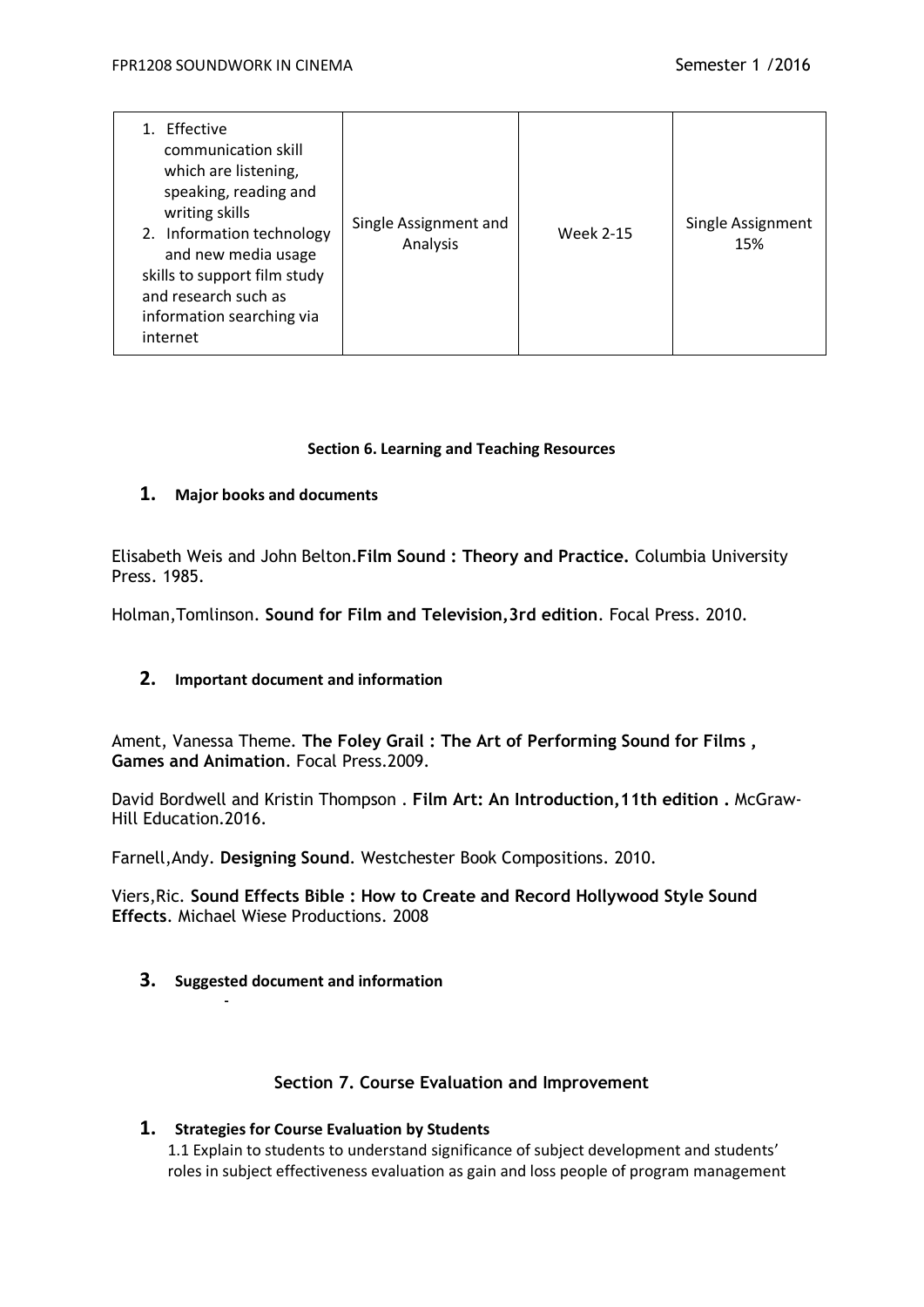1.2 Support subject effectiveness evaluation by students before and after studying 1.3 Create opinion sharing atmosphere about subject effectiveness between lecturer and students while studying

## **2. Strategies for Course Evaluation by Lecturer**

2.1 Evaluation majorly based on students' participation such as students' behaviors and participation consideration

2.2 Evaluation by lecturer's point of view such as teaching potential according to set teaching plan evaluation and teaching atmosphere consideration

2.3 Evaluation by students' scores

2.4 Evaluation of teaching by faculty's academic section

### **3. Teaching Revision**

-

-

### **4. Feedback for Achievement Standards**

4.1 Students' outcomes, group works' quality and single assignment the whole semester harmony consideration

4.2 Proper teaching management plan evaluation, teaching activities creation, giving assignments, evaluation and score assessment with subject description and program objectives

4.3 Cooperation with the next subject lecturer for previous subject evaluation

### **5. Methodology and Planning for Course Review and Improvement**

| Score (%) | Grade       | <b>Meaning</b>            | Value |
|-----------|-------------|---------------------------|-------|
| 86-100    | Α           | Exceptional               | 4.00  |
| 82-85     | А-          | Excellent                 | 3.75  |
| 78-81     | $B+$        | Very Good                 | 3.50  |
| 74-77     | B           | Good                      | 3.00  |
| 70-73     | $B-$        | <b>Fairly Good</b>        | 2.75  |
| 66-69     | $C+$        | Satisfactory              | 2.50  |
| 62-65     | $\mathsf C$ | <b>Quite Satisfactory</b> | 2.00  |
| 58-61     | $C -$       | Low Satisfactory          | 1.75  |
| 54-57     | D+          | Poor                      | 1.50  |
| $50 - 53$ | D           | Very Poor                 | 1.00  |
| 46-49     | D-          | <b>Extremely Poor</b>     | 0.75  |

# **Section 8. Grading System**